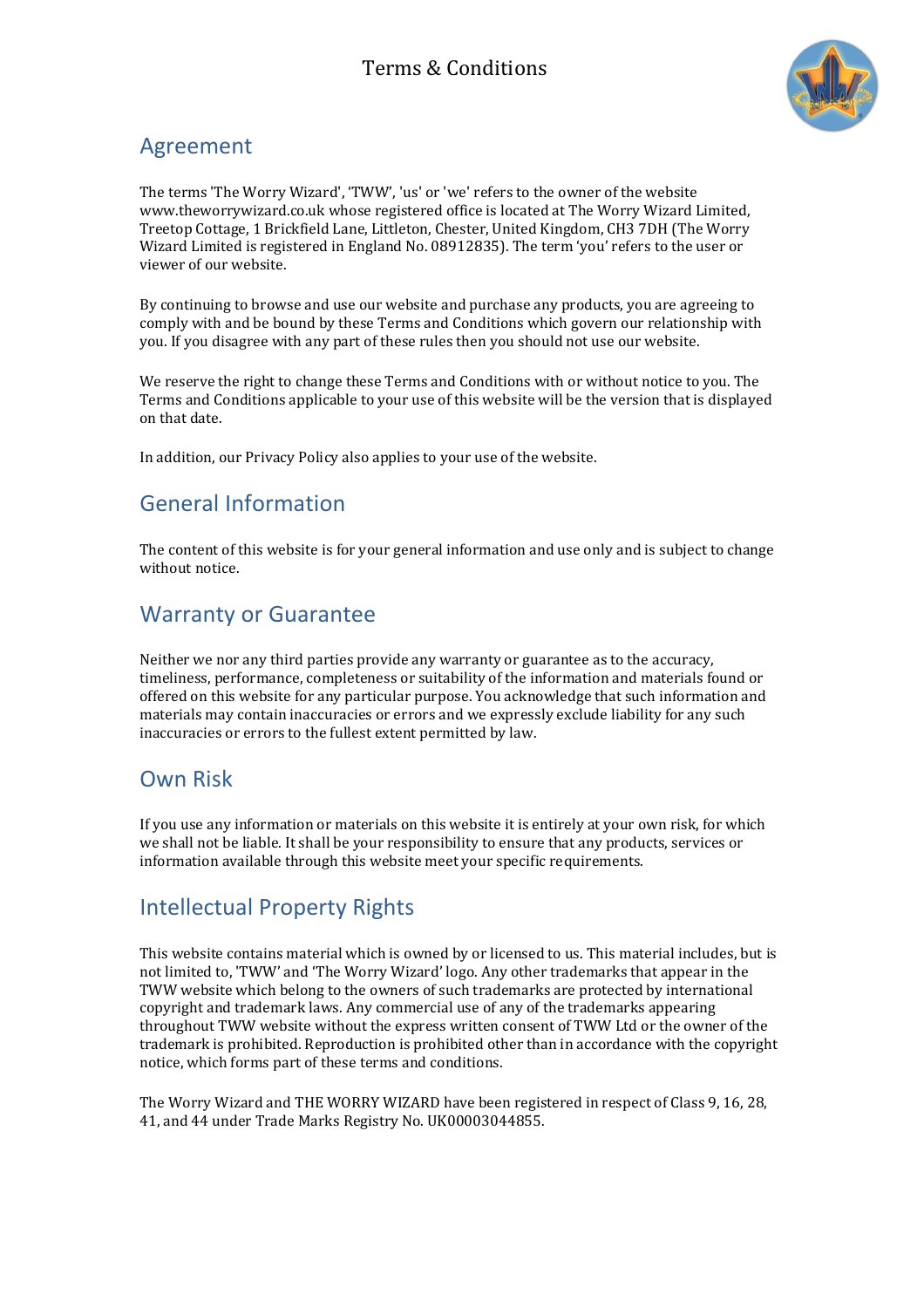

## Use of the Website

The content of TWW website includes all information, data, text, software, music, sound, photographs, graphics, video, messages and other material. All of this belongs to TWW or its content providers. You may play with and use the content on the TWW website. You may also download onto your personal computer and print out portions of the TWW website or its content for your personal and non-commercial use only. You may NOT copy, distribute, download, reproduce, publish, show, transmit, license, display or create derivative works of any part of our TWW website or of any material on our TWW website. Unauthorised use of this website may give rise to a claim for damages and/or be a criminal offence.

We aim to offer the best service possible but make no promise that our website services will be available all of the time or are fault-free. If a fault occurs, report it to us and we will correct it as soon as reasonably practicable. Access to the website may occasionally be restricted due to maintenance, repairs or introduction of new content.

# Third party postings

Any ideas or opinions submitted or posted by third parties do not necessarily reflect the opinion of TWW and TWW accept no responsibility for such postings. If you post anything on the TWW website you may not say anything to offend or hurt other members of the TWW community. You also may not post anything that contains a virus or anything else that may harm the TWW website or other users' computers.

### Material sent to TWW

You agree that we may re-use in any way that we want forever anything you submit or post to TWW and we do not have to pay you or your parent or guardian anything for your submission. We also reserve the right to edit or delete any material or information that you submit.

### Links to other websites

Links on TWW website to other internet web sites are for your convenience only to provide further information. You access and use those other web sites solely at your own risk. Such links do not signify that we endorse these other websites. TWW disclaims any responsibility for the information, materials, products or services contained on or accessible through those web sites. We advise you to read the terms of use and privacy statements when using these other Internet websites.

## Purchase of Products

Products may be purchased through our store. No order is accepted from you until you the website displays an order confirmation. The website allows you to review and make any corrections to your order in your cart before submitting it to us and by submitting the order you confirm you have made any such corrections.

The price of products is quoted on the website and includes VAT.

Payment in full must be made through our payment gateway provider at the time of placing your order. You will be required to submit your payment details to the third-party gateway provider and accept their terms and conditions in relation to their service. We cannot accept responsibility for any incorrect address or payment details provided to the third-party provider.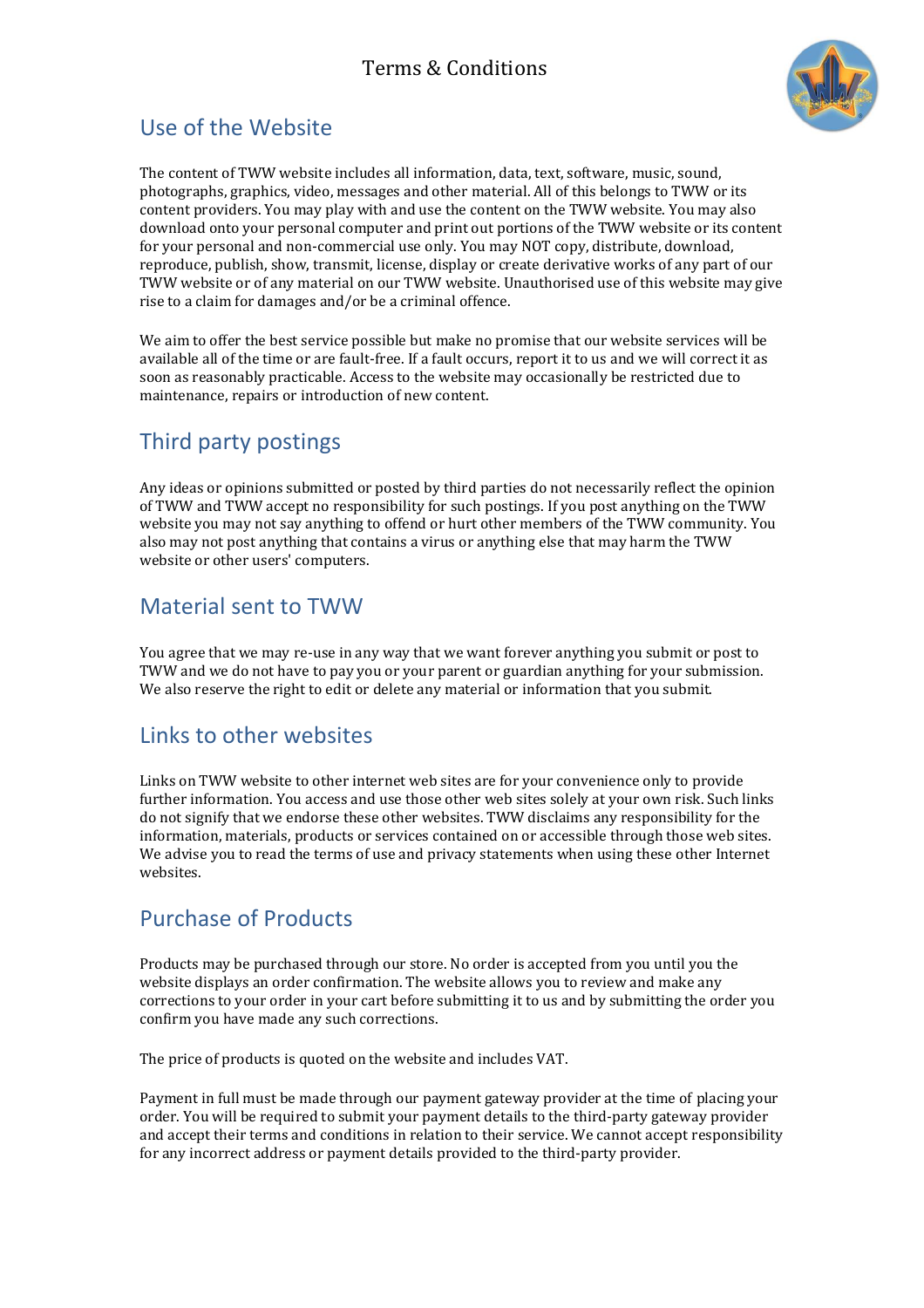

You agree not to hold us responsible for any fees including but not limited to foreign exchange charges that may be applicable for your purchase.

We reserve the right to change our product prices at any time and agree to post notification of new prices on our website.

### Delivery and Returns

Orders are delivered by your local postal service, but we reserve the right to use an alternative delivery method without prior notification.

You will not hold us responsible for delays outside our control which relate to your delivery.

You may return any item to us for a refund within 28 days of receipt. The item must be returned in its original packaging and condition, with an explanation of reason for refund request, and postage costs are the responsibility of the customer. Refund processing will be at our discretion and will be made to the account used to purchase the items within 28 days of receipt of returned goods.

### Customs & Duties

Goods for international delivery may be subject to import duties/taxes at the point of destination. In event of any such additional charges being applied, they must be borne by the Buyer. Please contact your local Customs Office if you require further information.

#### **Privacy**

We collect personal information about you and product recipients through your use of the website and services. All information we collect about you is subject to our Privacy Policy.

### Limitations of Liability

Any liability for losses you suffer is strictly limited to the purchase price of the relevant product.

None of these terms restrict any of your statutory rights.

#### Law and Disputes

Your use of this website and any dispute arising therefrom are governed by these Terms and Conditions and construed exclusively in accordance with the Laws of England and Wales.

### Assignment by Us

You agree that we may assign any of our rights and/or transfer, subcontract or delegate any of our obligations under these Terms and Conditions.

### Force Majeure

We will not be liable to you for any lack of performance, unavailability or failure of this website or our services or for any failure by us to comply with these Terms and Conditions which arises from any cause reasonably beyond our control.